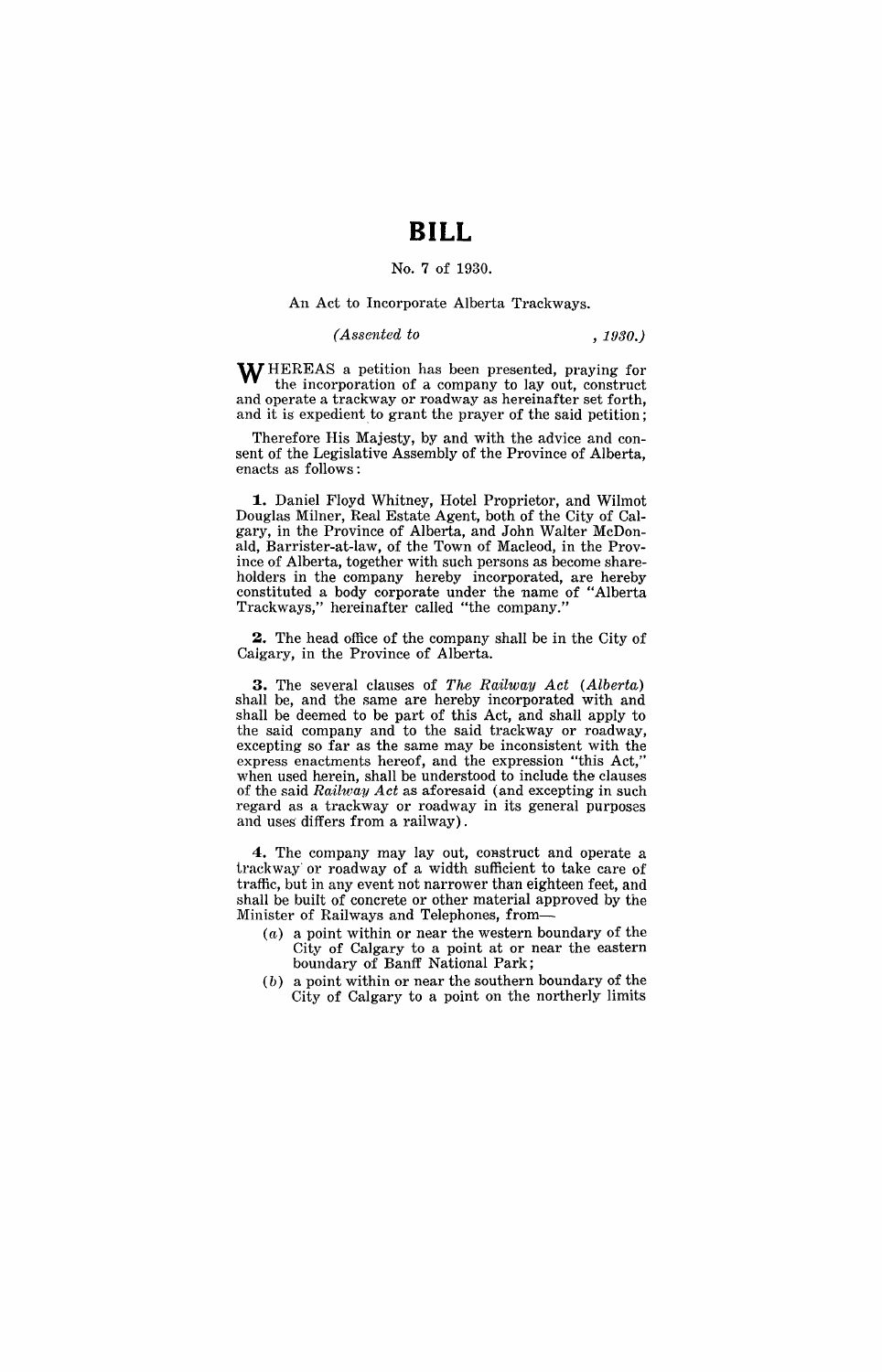of Macleod, in Township 9, Range 26, west of the Fourth Meridian;

- (c) a point within or near the eastern boundary of the Town of Macleod, thence in an easterly direction to a point in Township 9, Range 22, west of the Fourth Meridian, adjoining the City of Lethbridge;
- $(d)$  a point within or near the southern boundary of the city limits of Lethbridge, thence in a southeasterly direction to the Village of Coutts, in Township **1,**  Range 15, west of the Fourth Meridian;
- (e) a point on the intersection of the proposed trackway between Calgary and Macleod at a point near Okotoks, thence in a southwesterly direction to a point in Township 20, Range 2, west of the Fifth Meridian; .
- $(f)$  a point within or near the northern boundary of the city limits of Calgary, thence in a northerly direction to a point in Township 52, Range 24, west of the Fourth Meridian, on the southern boundary of the city limits of the City of Edmonton.

**5.** The persons mentioned by name in section 1 of this Act are hereby constituted provisional directors of the said company.

**6.** The capital stock of the company shall be one million dollars, and may be called up by the directors from time to time, as they deem necessary, but no one call shall exceed ten per cent on the shares subscribed.

7. The annual general meeting of the shareholders shall be held on the fifteenth day of February in each year.

**8.** At such meeting the subscribers for the capital stock assembled, who have paid all calls due on their shares, shall choose five persons to be directors of the company, one or more of whom may be a paid director or paid directors of the company.

**9.** The company may issue bonds, debentures or other securities to the extent of forty thousand dollars per mile of the trackway or roadway and branches, and such bonds, debentures or other securities may be issued only in proportion to the length of'trackway or roadway constructed or under contract to be constructed.

**10.** The company may enter into an agreement with another company or companies for conveying or leasing to such company or companies the trackway or roadway of the company hereby incorporated, in whole or in part, or any rights or powers acquired under this Act, as also the surveys, plans, works, plant, material, machinery and other property to it belonging, or for an amalgamation with such company or companies, on such terms and conditions as are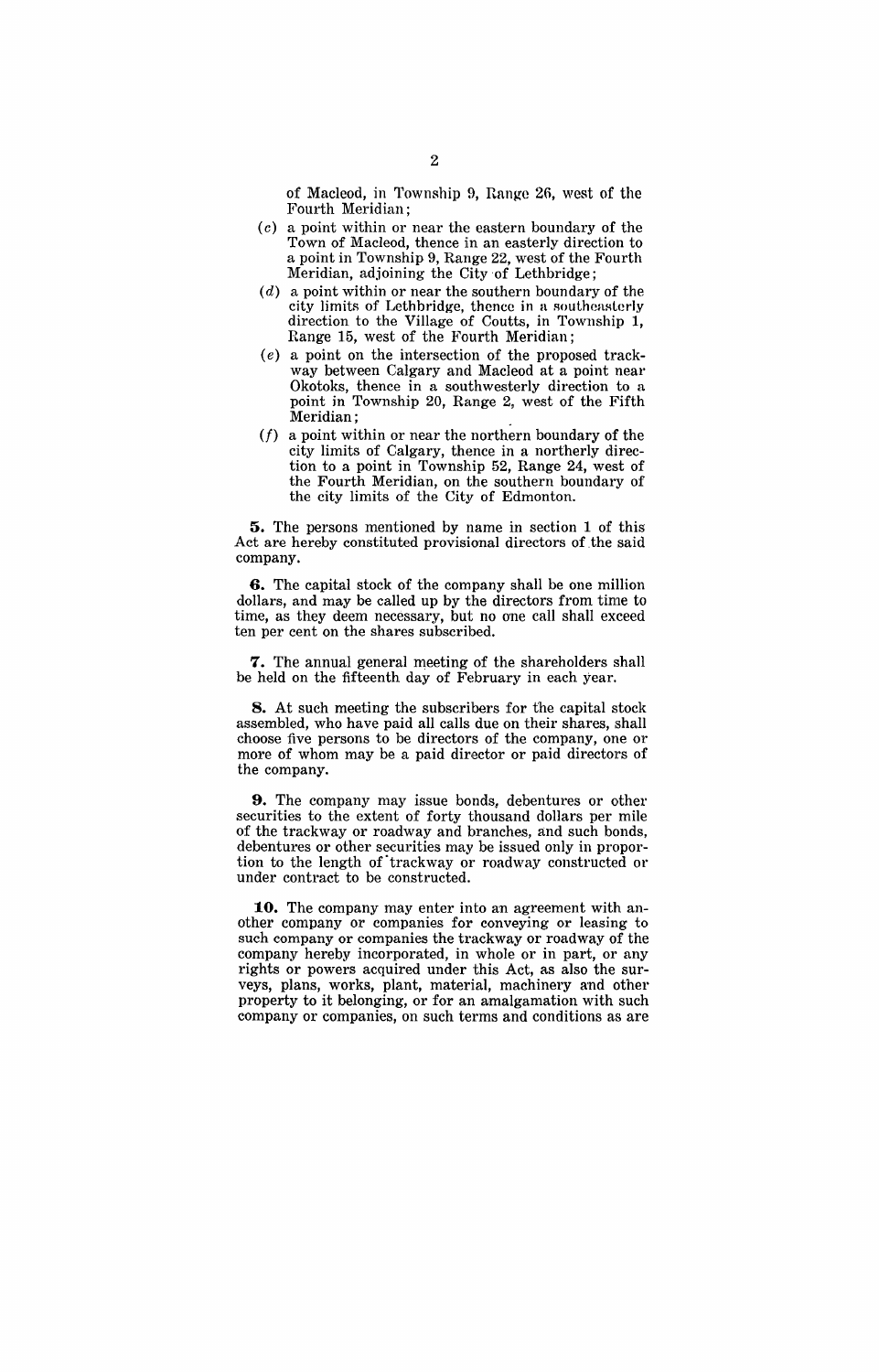agreed upon, and subject to such restrictions as to the directors may seem fit:

Provided that such agreement has been first sanctioned by two-thirds of the votes at a special general meeting of the shareholders duly called for the purpose of considering the same, at which meeting the shareholders representing at least two-thirds in value of the stock are present in person or represented by proxy, and that such agreement has also received the approval of the Lieutenant Governor in Council.

11. The construction of the trackway or roadway hereby authorized shall be commenced within two years, and shall be completed within five years, from the date of the coming into force of this Act.

**12.** The company shall also have power for the purposes of its undertaking to construct and operate an electric telegraph line or lines along the said trackway or roadway, and to construct and maintain such bridges as shall be necessary or convenient for the use of said trackway or roadway, not being bridges over any navigable river or rivers, unless such bridge or bridges over such navigable rivers or waters has or have been authorized by the Governor General in Council.

13. Provided, however, that nothing contained in this Act shall or will be construed as conferring on the company any right or power to operate a telegraph line, other than for the purpose of the company's internal business, or any right or power to transact a public telephone business without express power or permission having first been obtained from the Minister of Railways and Telephones.

**14.** Sections 73, 149, 150, 151, 152, 153, 154, 164, 165, 166, 167, 168, 169, 170, 171, 172, 173, 174, 175, 176, 177, 178, 179, 180, 181, 182, 183, 184, 185, 186, 187, 188, 189, 192, 194, 195 and 246, of *The Railway* Act are excepted from incorporation with this Act.

**15.** Section 62, subsection (1), of *The Railway Act*, shall be qualified as follows:

"The directors of a company under the authority of the shareholders may, subject to the provisions in this Act and the special Act contained, issue bonds, debentures, perpetual or terminal debenture stock or other securities, and such securities may be made payable at such times and in such manner, and at such place or places in Canada or elsewhere and may bear such rate of interest not exceeding seven per cent per annum, as the directors think proper."

16. Section 71 of *The Railway Act* is extended by adding the following subsections:

" (0) Carryon any other business which may seem to the company capable of being conveniently carried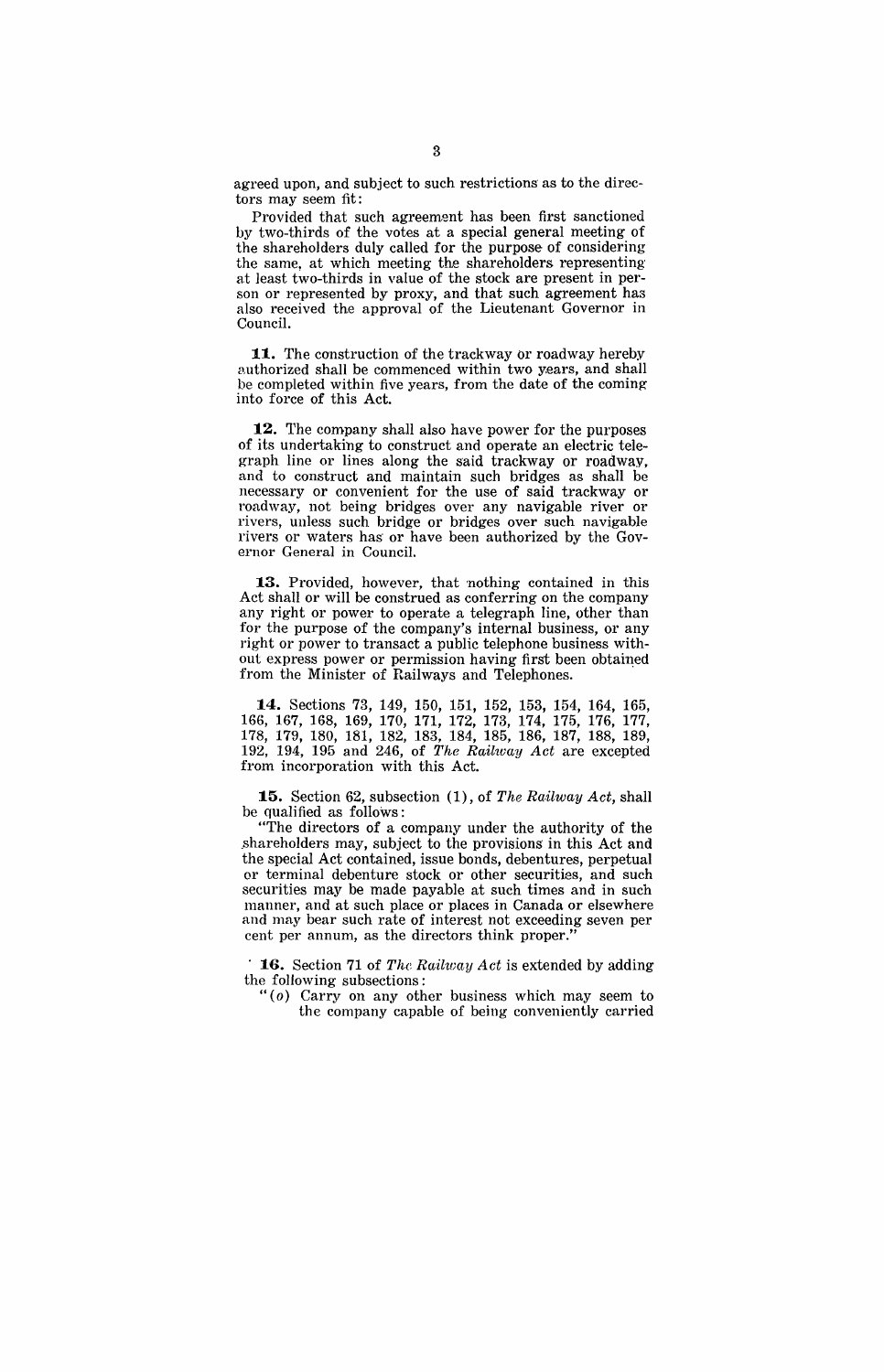on in connection with the operation of the trackway or roadway, or calculated directly or indirectly to enhance the value of or render profitable any of the company's property or rights. The company may provide tourist camps and may provide suitable rooms, buildings and places, and permit the same or any part thereof to be used on such terms as the company shall think fit, for any purpose, publie or private, and in particular for public meetings, exhibitions, concerts, theatrical performances and other entertainments, and for baths, refreshment rooms, dressing rooms, laundries and residences.

 $"(p)$  The company may carry on the business of a hotel and restaurant proprietor."

**17.** The company shall have the right to regulate traffic and make rules for the conduct and operatjon of traffie on the trackway or roadway, subject to the approval of the Minister of Railways.

**18.** The company shall pay to its employees wages on the scale from time to time laid down by the Dominion of Canada for the district in which such employees shall be employed.

**19.** This Act shall come into force on the day upon which it is assented to.